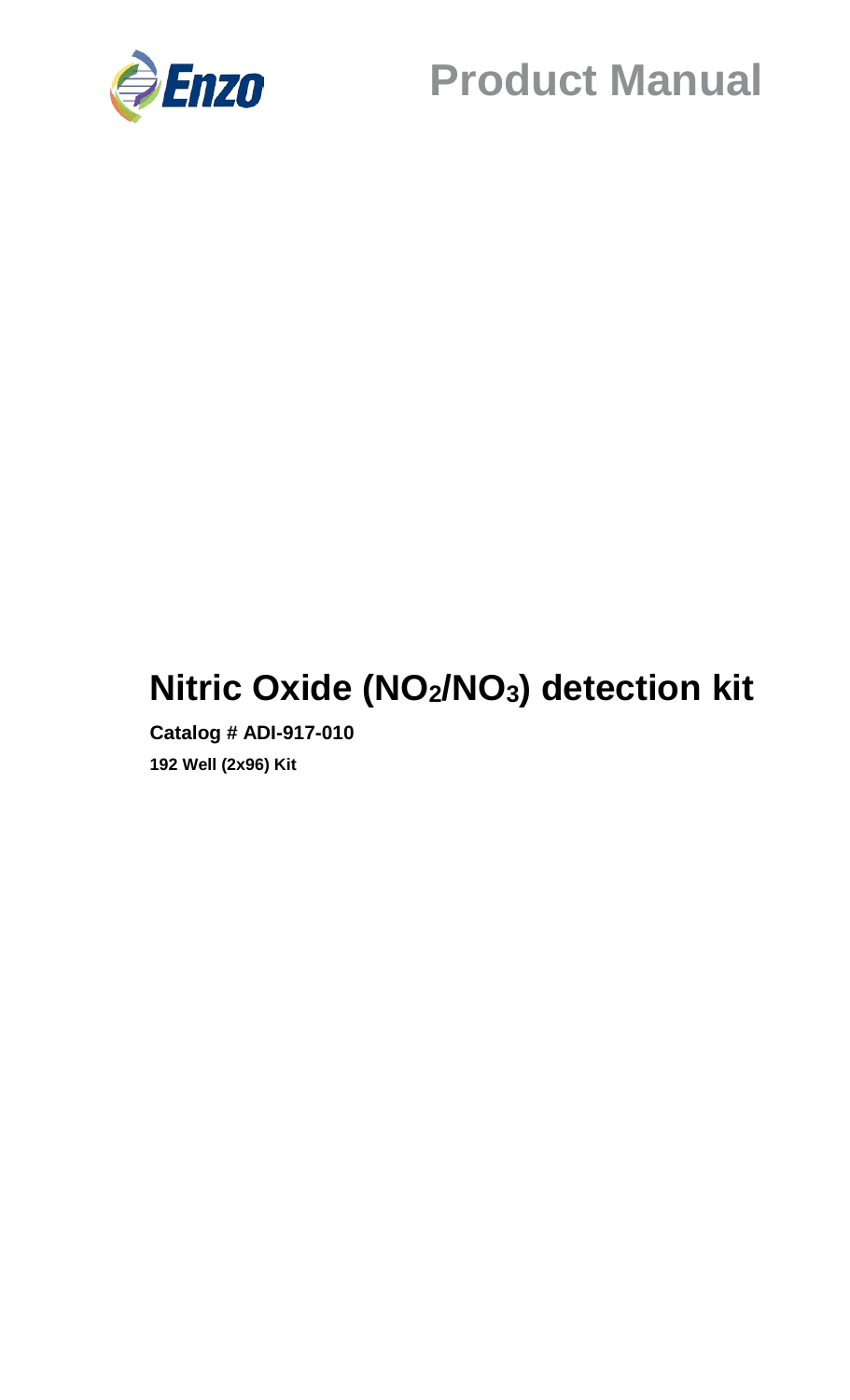



## **USE FOR RESEARCH PURPOSES ONLY**

Unless otherwise specified expressly on the packaging, all products sold hereunder are intended for and may be used for research purposes only and may not be used for food, drug, cosmetic or household use or for the diagnosis or treatment of human beings. Purchase does not include any right or license to use, develop or otherwise exploit these products commercially. Any commercial use, development or exploitation of these products or development using these products without the express written authorization of Enzo Life Sciences, Inc. is strictly prohibited. Buyer assumes all risk and liability for the use and/or results obtained by the use of the products covered by this invoice whether used singularly or in combination with other products.

#### **LIMITED WARRANTY; DISCLAIMER OF WARRANTIES**

These products are offered under a limited warranty. The products are guaranteed to meet all appropriate specifications described in the package insert at the time of shipment. Enzo Life Sciences' sole obligation is to replace the product to the extent of the purchasing price. All claims must be made to Enzo Life Sciences, Inc., within five (5) days of receipt of order. THIS WARRANTY IS EXPRESSLY IN LIEU OF ANY OTHER WARRANTIES OR LIABILITIES, EXPRESS OR IMPLIED, INCLUDING WARRANTIES OF MERCHANTABILITY, FITNESS FOR A PARTICULAR PURPOSE, AND NON- INFRINGEMENT OF THE PATENT OR OTHER INTELLECTUAL PROPERTY RIGHTS OF OTHERS, AND ALL SUCH WARRANTIES (AND ANY OTHER WARRANTIES IMPLIED BY LAW) ARE EXPRESSLY DISCLAIMED.

#### **TRADEMARKS AND PATENTS**

Several Enzo Life Sciences products and product applications are covered by US and foreign patents and patents pending. Enzo is a trademark of Enzo Life Sciences, Inc.

#### **FOR RESEARCH USE ONLY. NOT FOR USE IN DIAGNOSTIC PROCEDURES.**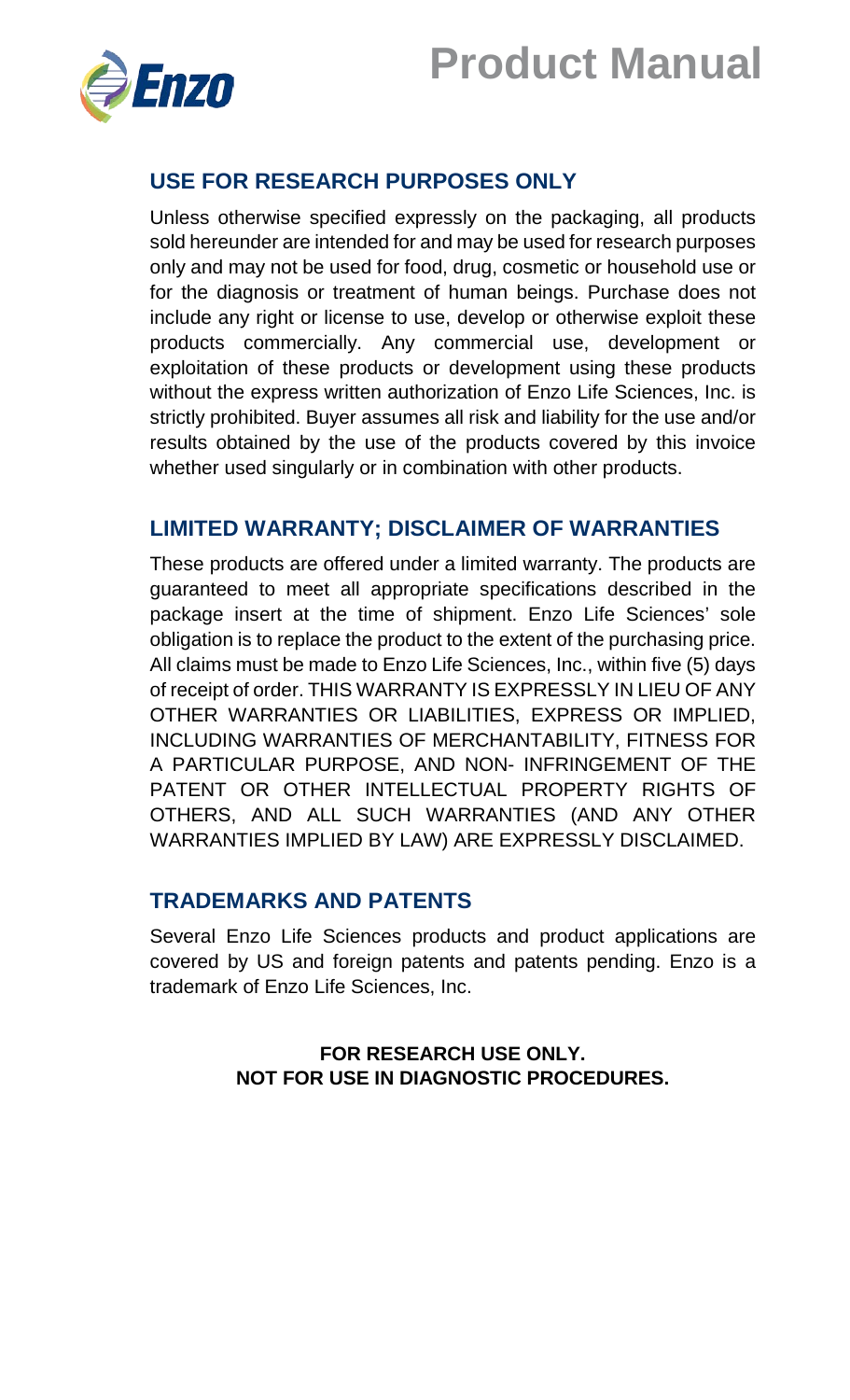



Reagents require separate storage conditions.



Check our website for additional protocols, technical notes and FAQs.



Please contact Enzo Life Sciences Technical Support if necessary.

## **TABLE OF CONTENTS**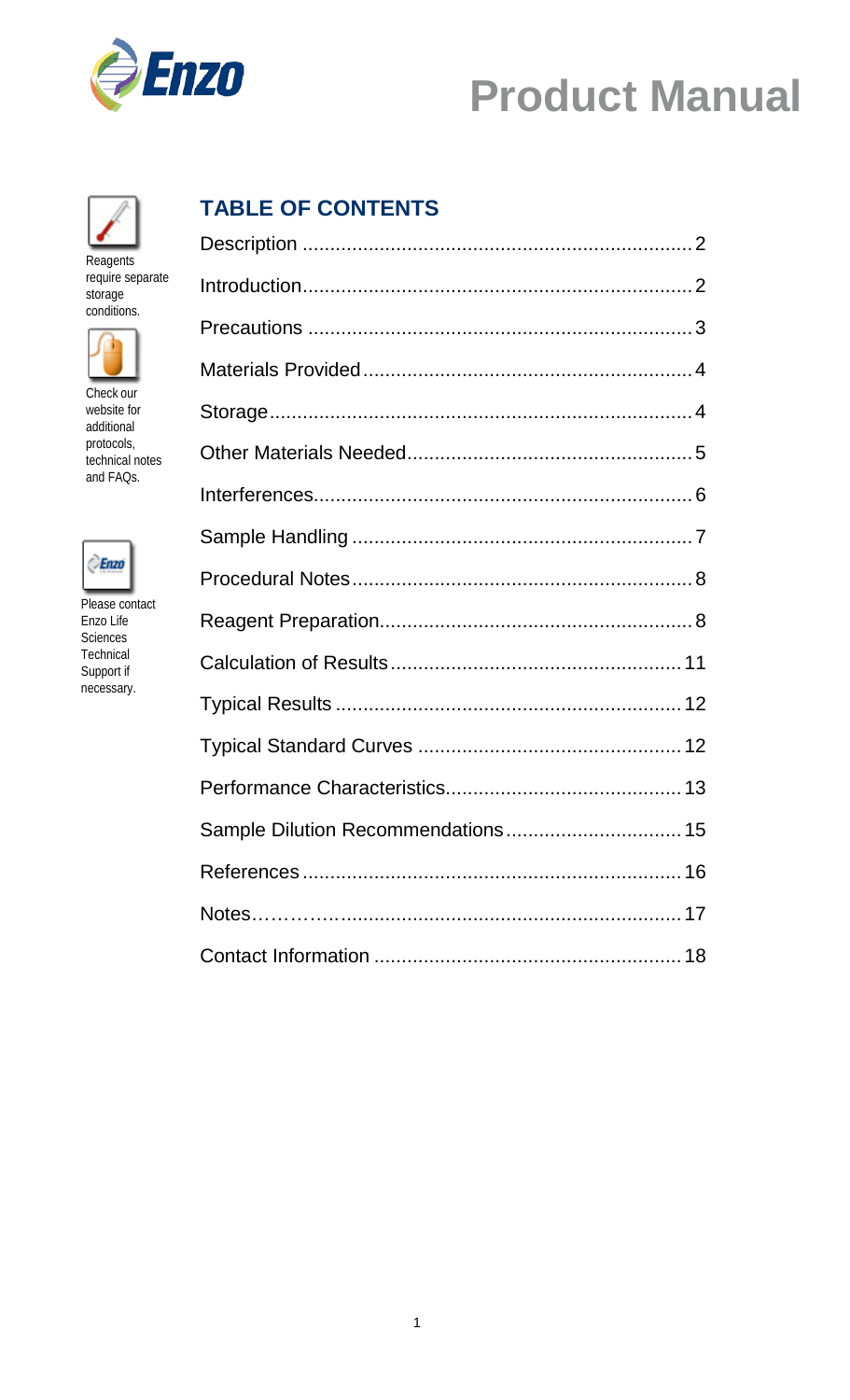

## **DESCRIPTION**

The Nitric Oxide  $(NO<sub>2</sub>/NO<sub>3</sub>)$  detection kit is a complete kit for the quantitative determination of nitrite and nitrate in biological fluids. Please read the complete kit insert before performing this assay. The kit involves the enzymatic conversion of nitrate to nitrite, by the enzyme Nitrate Reductase, followed by the colorimetric detection of nitrite as a colored azo dye product of the Griess reaction that absorbs visible light at 540 nm. The conversion of NO into nitrate and nitrite by the reactions outlined above, varies in each system and so both nitrite and nitrate concentrations should be measured. The interaction of NO in a system is measured by the determination of both nitrate and nitrite concentrations in the sample. The relative levels of nitrite and nitrate can vary substantially, therefore the most accurate determination of total nitric oxide production requires quantization of both nitrate and nitrite.

#### **INTRODUCTION**

Nitric oxide (NO) is a major mammalian secretory product that initiates host defense, homeostatic and developmental functions by either direct effect or intercellular signaling<sup>1</sup>. NO is the product of a five-electron oxidation of the amino acid L-arginine mediated by nitric oxide synthase<sup>2</sup>. As a direct effector, NO is thought to activate regulatory proteins, kinases and proteases that are directed by reactive oxygen intermediates<sup>3</sup>. As a messenger molecule, NO covalently interacts with target molecules based on redox potential rather than noncovalent complementarity<sup>1</sup>. Activation of the immune system is associated with an increase in macrophage NO production<sup>4</sup>. NO exerts a variety of homeostatic influences as an activator of soluble guanylyl cyclase<sup>5</sup>, as a neuronal potentiator<sup>6</sup>, a peripheral nervous system neurotransmitter<sup>7</sup>, and a contraction regulator of both smooth muscle and vascular tissue<sup>8</sup>. In addition, NO has been linked to the formation of olfactory<sup>9</sup> and synaptic memories and remodeling<sup>10</sup>. The transient and volatile nature of NO makes it unsuitable for most convenient detection methods; however, two stable breakdown products, nitrate ( $NO<sub>3</sub>$ ) and nitrite ( $NO<sub>2</sub>$ ) can be easily detected by photometric means.

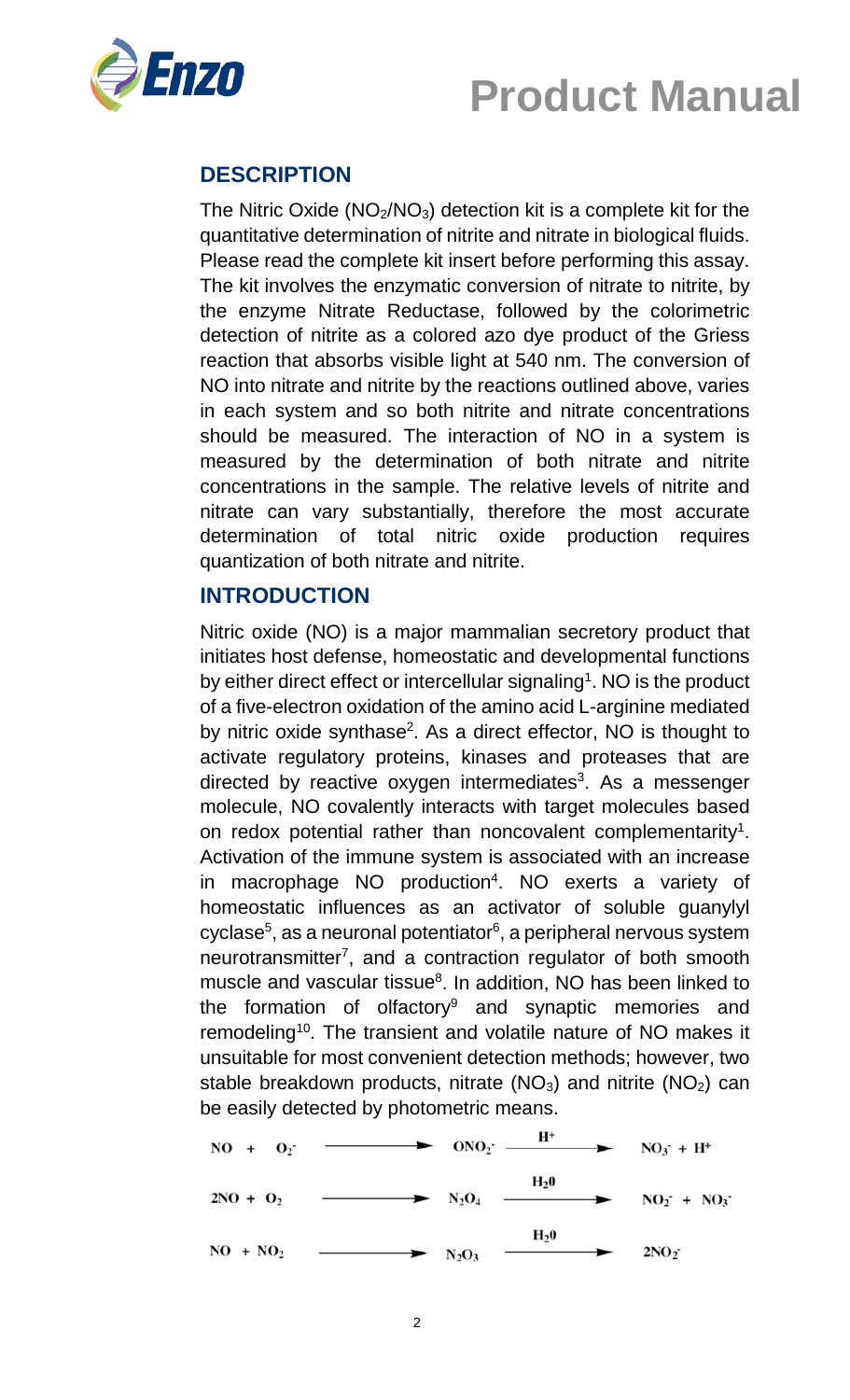



## **SAFETY WARNINGS & PRECAUTIONS**

### **FOR RESEARCH USE ONLY. NOT FOR USE IN DIAGNOSTIC PROCEDURES.**



- The Griess Reagents I and II are dissolved in 2 M hydrochloric acid. CAUTION: Caustic; care should be taken in use. The Griess Reagents I and II contain organic chemicals. Care should be taken in handling these materials.
- The water used for any dilutions of samples should be free of endogenous nitrite and nitrate. We suggest the use of deionized or distilled water. Take care to avoid nitrate/nitrite contamination of samples or buffers. Care should be used in the selection of disposable gloves and transfer pipettes as sources of contamination. Please refer to reference 11 concerning nitrate and nitrite contamination in these products.
- Dispose of the contents of the plate with care. Attention should be taken in handling because of unknown effects of the contents.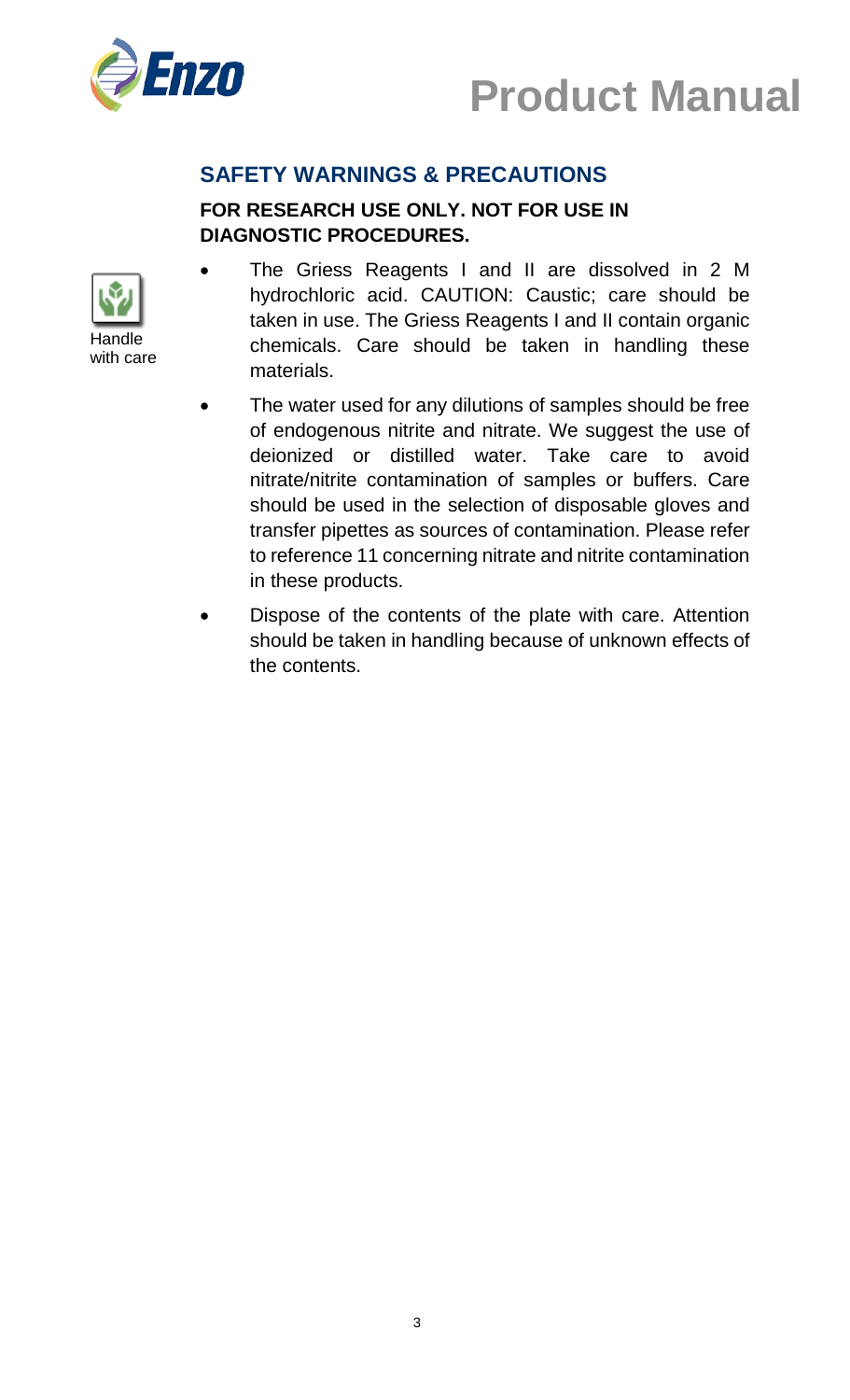



## **MATERIALS PROVIDED**

## 1. **Microtiter Plate, 2 Each, Catalog No. 80-0144**

Break apart microtiter plates. The plates are ready to use.

#### 2. **Nitrate Reductase, 1 Vial, Catalog No. 80-1347**

A vial of lyophilized Nitrate Reductase, with desiccant. Store at -20°C.

#### 3. **Nitrate Reductase Storage Buffer, 4 mL, Catalog No. 80-0255**

A phosphate based buffer containing preservatives.

#### 4. **Desiccated NADH , 2 Bottles, Catalog No. 80-0258**

Vials of lyophilized reduced ß-Nicotinamide adenine dinucleotide, Catalog No. 80-0256. Store in the Dark.

#### 5. **Nitrite Standard, 0.5 mL, Catalog No. 80-0224**

A solution of sodium nitrite at 2,000 µmol/L in water with preservatives.

#### 6. **Nitrate Standard, 0.5 mL, Catalog No. 80-0223**

A solution of sodium nitrate at 1,000 µmol/L in water with preservatives.

#### 7. **Reaction Buffer Concentrate, 30 mL, Catalog No. 80-0257**

A HEPES-based buffer containing detergent and preservatives.

#### 8. **Griess Reagent I, 12 mL, Catalog No. 80-0227**

A solution of sulfanilamide in 2M hydrochloric acid.

#### 9. **Griess Reagent II, 12 mL, Catalog No. 80-0228**

A solution of N-(1-Naphthyl)ethylenediamine in 2M hydrochloric acid.

- 10. **Plate Sealer, Two, Catalog No. 30-0012**
- 11. **Nitric Oxide Assay Layout Sheet, One, Catalog No. 30-0218**



## **STORAGE**

Reagents require separate storage conditions.

All components of this kit are stable at 4°C until the kit's expiration date, except the Nitrate Reductase enzyme which must be stored at -20°C prior to and after reconstitution.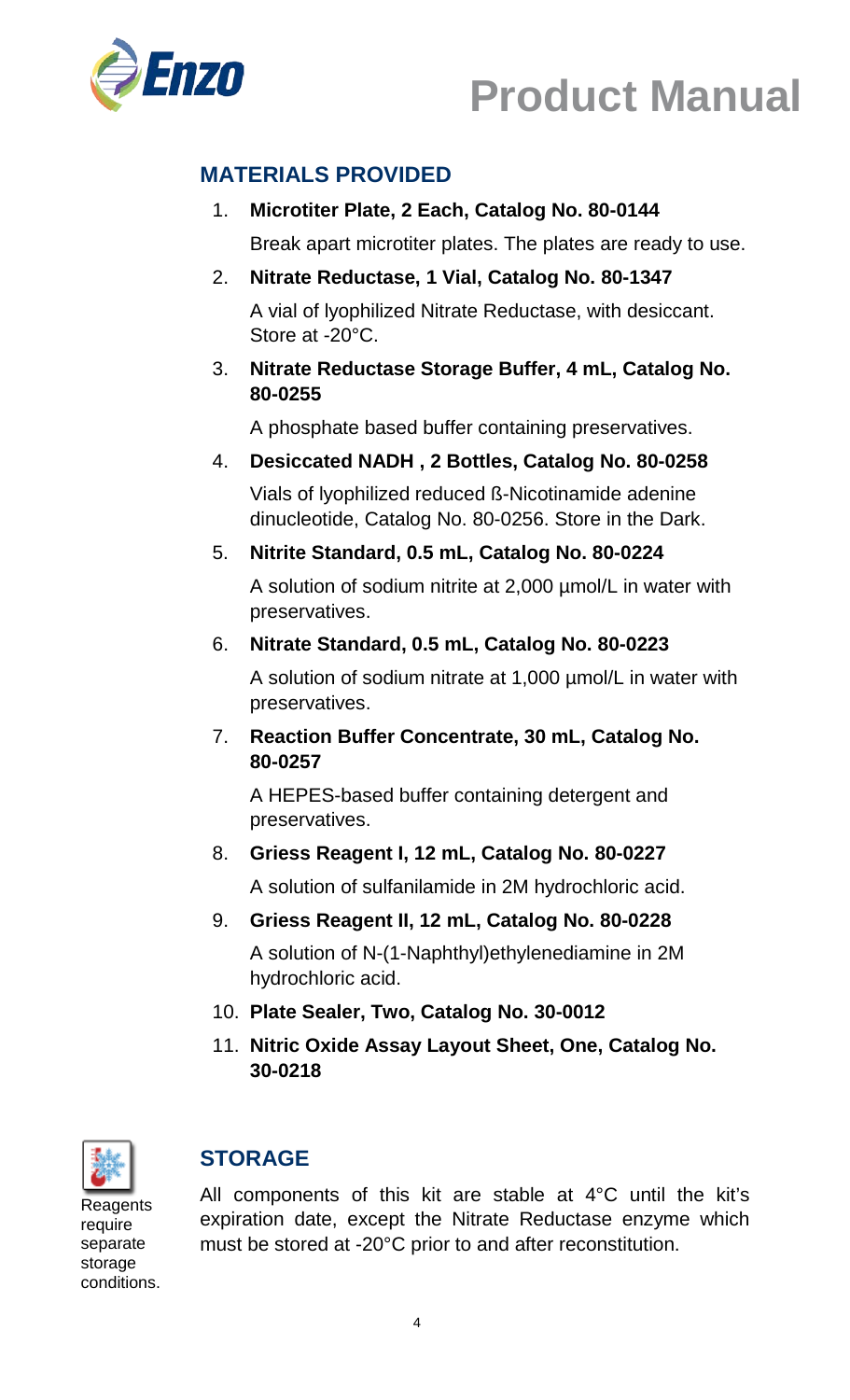



## **OTHER MATERIALS NEEDED**

- 1. Deionized or distilled water. No difference in assay results is seen with distilled water.
- 2. Precision pipets for volumes between 25 µL and 1,000 µL.
- 3. Repeater pipets for dispensing 25 µL and 50 µL.
- 4. Ice bath or refrigerated container capable of maintaining 0°C.
- 5. A 37°C Incubator.
- 6. Microplate reader capable of reading between 540-570 nm.
- 7. Linear graph paper for plotting the standard curve.
- 8. 10,000 MWCO polysulfone filters should be used. The end user should chose the specific 10,000 MWCO filter that best suits their sample volume needs.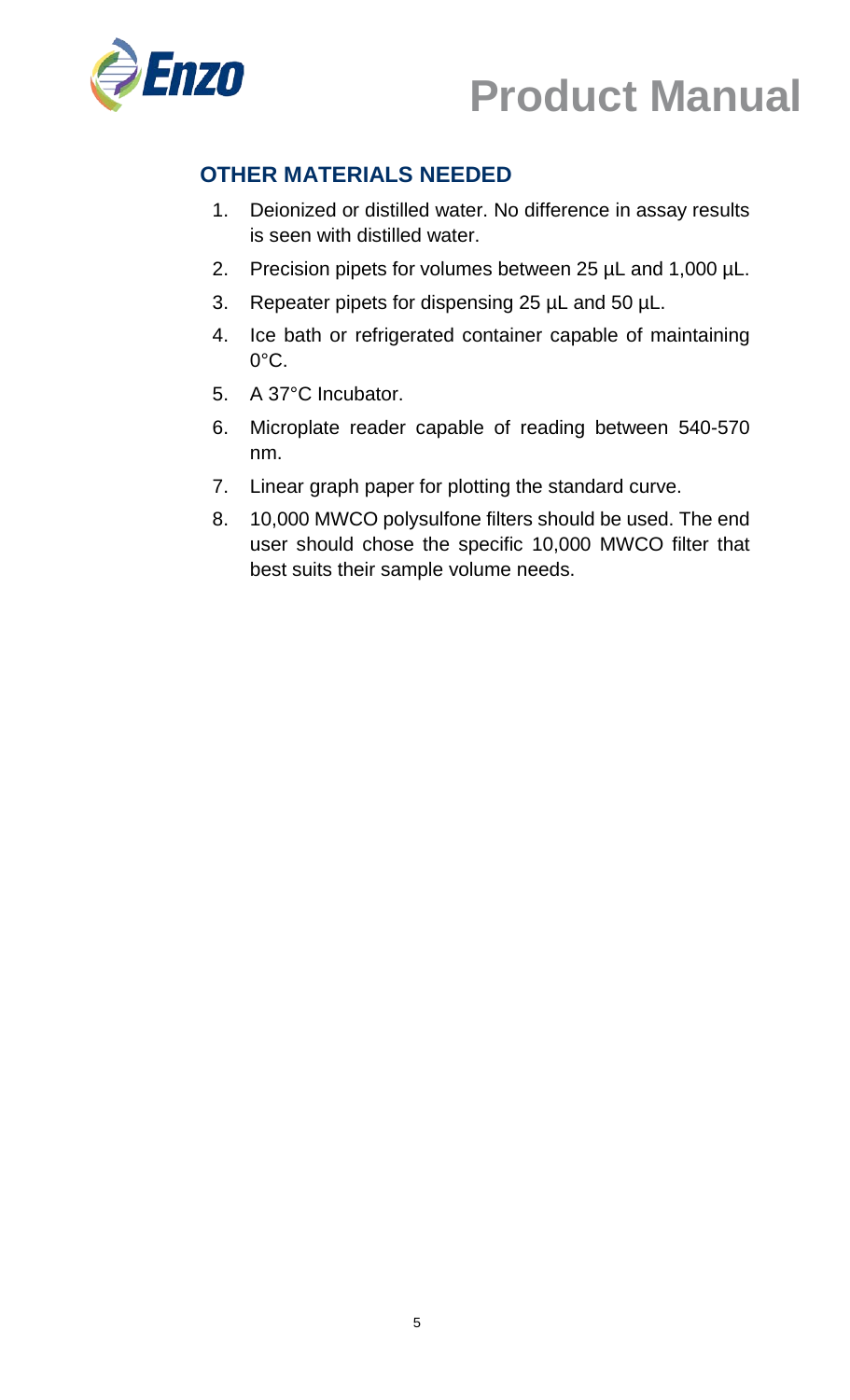



### **INTERFERENCES**

The Nitric Oxide assay is compatible with nitrite and nitrate in samples in a wide range of matrices. Samples diluted into Reaction Buffer or water can be read directly from the standard curve. The Griess reaction involves the interaction of nitrite ions with two organic molecules and involves an oxidation and nucleophilic reaction. Buffer or sample components that may interfere with this oxidation and nucleophilic reaction may interfere with color formation. The conversion of nitrate to nitrite involves the enzyme Nitrate Reductase. Any sample or buffer component that may interfere with this enzyme will lower the conversion of sample nitrate to nitrite and therefore give rise to lower estimates of NO.

Examples of nucleophiles and antioxidants that may interfere with the assays are azide, ascorbic acid, sulfhydryl containing compounds such as cysteine, glutathione, DTT and ßmercaptoethanol. If concentrations of these materials are to be in excess of 10 µM in the sample, a test of nitrate recovery should be made using the nitrate provided with the kit. Nitrate at concentrations similar to those used for the standard curve should be added to the buffer containing the suspected interfering compound, and to a similar buffer without the suspected interfering compound. If there is a significant change in the nitrate concentrations found in the buffer containing the interfering compound the effect should be determined and suitable corrections made.

Some tissue culture media, such as RPMI, contain high nitrate concentrations and should not be used as this will interfere with sensitive detections. Media that contain phenol red as a pH indicator do not interfere with the Griess reaction as the indicator is typically yellow colored under the conditions of the Griess reaction. Certain systems involving NO synthetase enzymes utilize high concentrations (0.5-1 mM) of NADPH which may inhibit the Griess color reaction slightly. Care should be taken to ensure that these are diluted sufficiently  $(≥ 1:10)$  in Reaction Buffer to minimize any effect of NADPH. If samples may contain excessive amounts of NADPH this can be oxidized using Lactate Dehydrogenase (LDH) and pyruvic acid prior to color formation<sup>12</sup>. 10 µL of 1,500 U/mL LDH (Sigma, L-1378) in 30 mM sodium pyruvate (P-2256) is added to all wells after incubation with Nitrate Reductase and incubated at 37°C for 10 minutes prior to addition of the Griess reagents.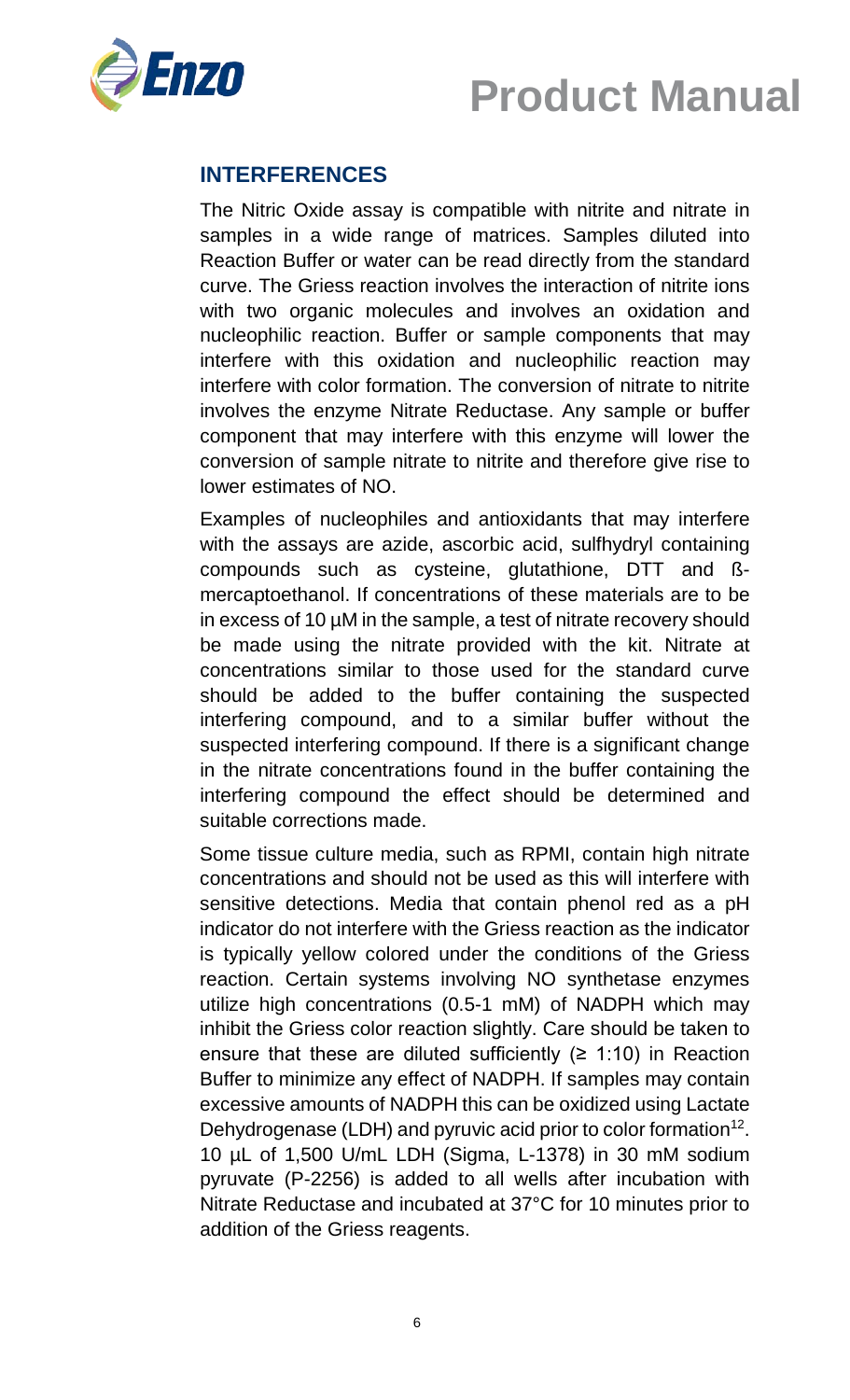



## **SAMPLE HANDLING**

The dilutions recommended are to remove matrix interference in the assay. The optimal dilution for each experiment should be determined by the investigator.

#### **Whole Organism Samples**

In studies on isolated organisms the environmental nitrite and nitrate must be taken into account. Any media or fluid that the organism is stored in should be analyzed separately. Adjustments to the nitrite and nitrate in the organism must take into account the turnover of environmental nitrite and nitrate by the organism.

#### **Urine**

Fresh urine samples should be diluted at least 1:20 into Reaction Buffer, filtered through a 10,000 Molecular Weight Cut Off (MWCO) filter and used directly in the assay. If the samples need to be stored, either suitable antibiotics, such as penicillin or streptomycin at 100 U/mL, or 2-propanol at 6.5% (v/v) can be added prior to storing at -80°C.

#### **Saliva**

Saliva samples should be diluted 1:2 - 1:100 into Reaction Buffer, filtered through a 10,000 MWCO filter and used directly in the assay. Typical saliva samples may contain a relatively high concentration of nitrate which is thought to be produced by oral bacteria.

#### **Plasma**

Citrate plasma is recommended. Plasma should be used directly in the assay after a 1:2 - 1:20 dilution into Reaction Buffer and filtration through a 10,000 MWCO filter. EDTA or heparinized plasmas may be used in the assay after dilution into Reaction Buffer and filtration through a 10,000 MWCO filter, however they may not give reproducible results as the protein may precipitate during the Griess reaction.

#### **Serum**

Serum should be diluted 1:2 - 1:20 into Reaction Buffer filtered through a 10,000 MWCO filter and used directly in the assay.

#### **Culture supernates**

Avoid media containing nitrate salts. Samples should be diluted at least 1:2 in Reaction Buffer and filtered through a 10,000 MWCO filter and used directly in the assay.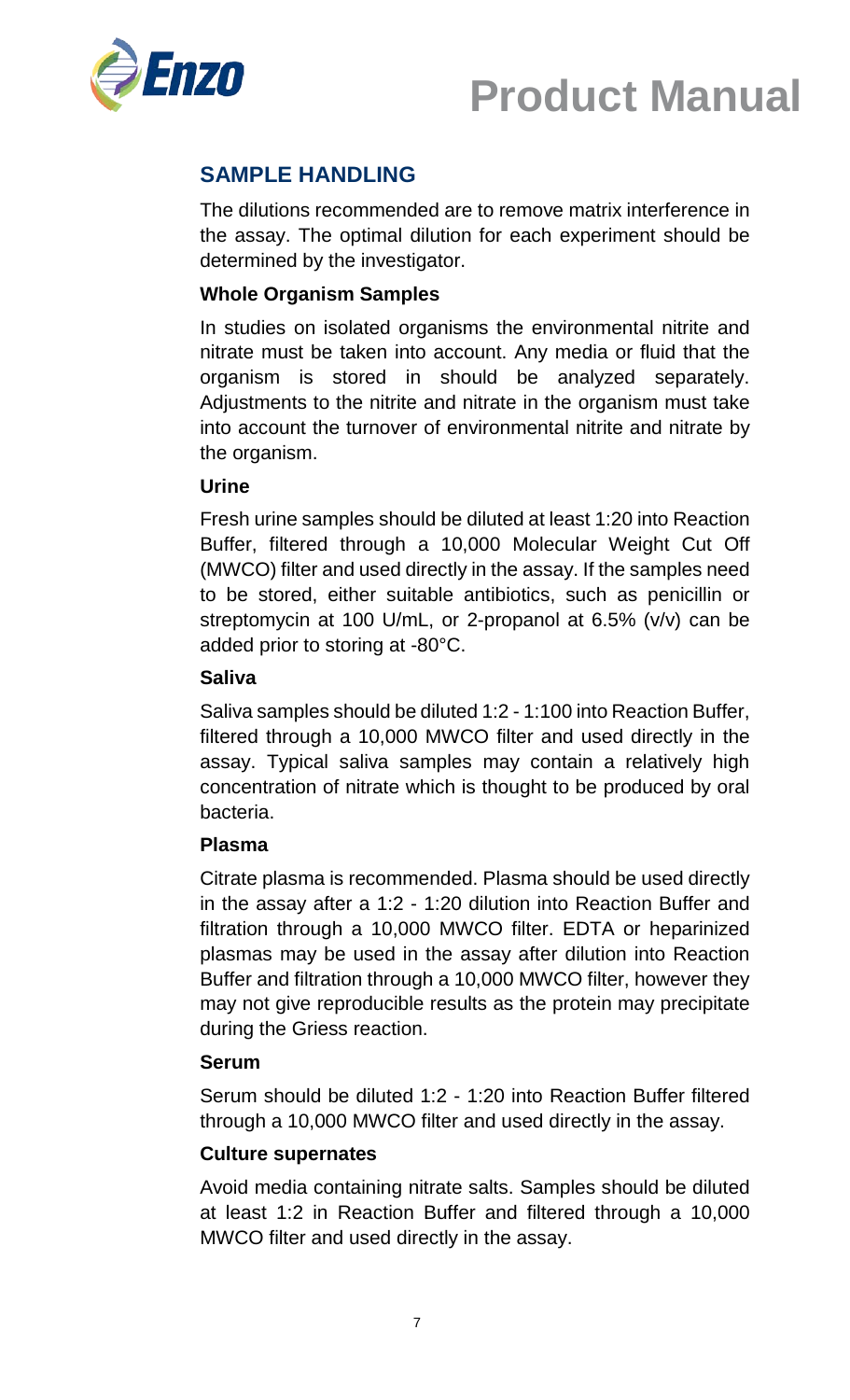



## **PROCEDURAL NOTES**

- Do not mix components from different lot numbers or use reagents beyond the expiration date.
- Allow all reagents, except the Nitrate Reductase enzyme, to warm to room temperature for at least 30 minutes before opening.
- Standards can be made up in either glass or plastic tubes; no difference in assay result is seen with either type of tube.
- Pre-rinse the pipet tip with the reagent and use fresh pipet tips for each sample, standard and reagent.
- Add the reagents to the side of the well to avoid contamination.
- The Nitrate Reductase enzyme must be kept at 0°C during use. The enzyme solution must be stored at -20°C both prior to use and after reconstitution.

### **REAGENT PREPARATION**

#### **1. Reaction Buffer**

Prepare the Reaction Buffer by diluting 10 mL of the supplied concentrate with 90 mL of deionized water. This can be stored at room temperature for 3 months.

#### **2. NADH Reagent**

Reconstitute a NADH vial by adding 1 mL of water. Wait for 3 minutes and vortex prior to use. Use on ice. Store unused NADH solution tightly capped at -20°C. Stable at - 20°C for 45 days. Final NADH Dilution. Prior to use take 0.9 mL of the NADH solution and add 1.8 mL of water. Vortex. Use on ice, and store tightly capped at -20°C. Stable at -20°C for 45 days. Avoid repeated freeze/thaw cycles.

#### **3. Nitrate Reductase Enzyme Reconstitution**

Enzyme Dilution I: Reconstitute the Nitrate Reductase vial with 1 mL of Nitrate Reductase Storage Buffer. Vortex vigorously. Let sit at room temperature for 15 minutes. Vortex again. Let sit at room temperature for an additional 15 minutes. Vortex. Use on ice, and store tightly capped at -20°C. Stable at -20°C for 3 months. Avoid repeated freeze/thaw cycles. Final Enzyme Dilution: Count the total number of wells needed for the samples and add 14 (for the complete standard curve in duplicate). Use the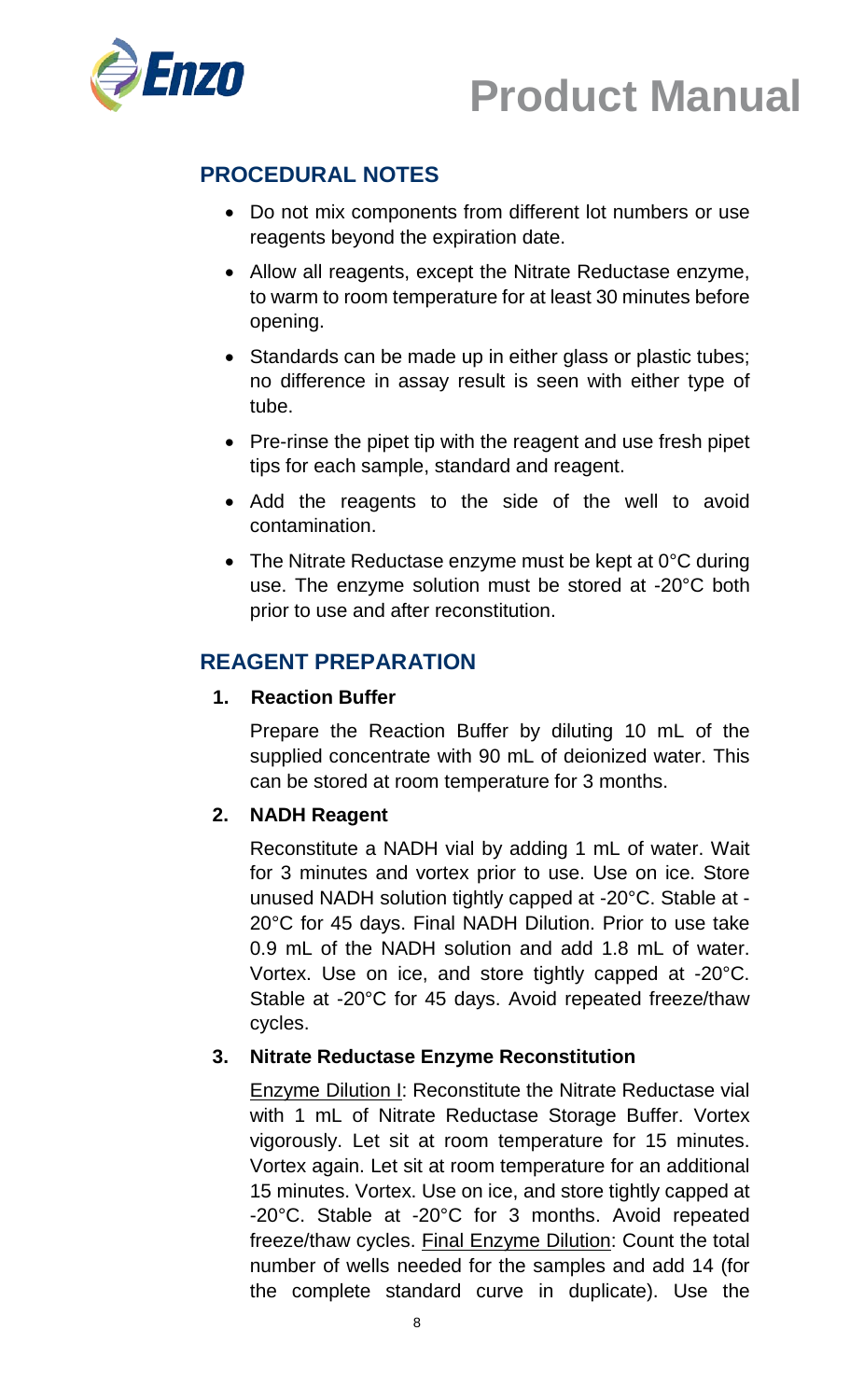

following formula to calculate the volume of Enzyme Dilution I and Reaction Buffer required for the Final Enzyme Dilution.

A. Volume of Enzyme Dilution  $I(\mu L) =$ 

[Number of wells, incl. Standard Curve Wells + 2] x 10 µL

B. Volume of Reaction Buffer  $(\mu L)$  =

[Volume of Enzyme Dilution I in µL (from A. above)] x 1.5 µL

Immediately before use, pipet the volume of Enzyme Dilution I from A. above and add to it the volume of Reaction Buffer from B. above. Vortex and use on ice within 15 minutes.

### **4. Nitrite Standard**

Allow the 2,000 µmol/L Nitrite standard solution to warm to room temperature. Label seven 12 x 75 mm glass tubes #1 through #7. Pipet 0.9 mL of Reaction Buffer into tube #1. Pipet 0.5 mL of Reaction Buffer into tubes #2 - #7. Add 100 µL of the 2,000 µmol/L standard to tube #1. Vortex thoroughly. Add 500  $\mu$ L of tube #1 to tube #2 and vortex thoroughly. Add 500 µL of tube #2 to tube #3 and vortex. Continue this for tubes #4 through #7. The concentration of Nitrite in tubes #1 through #7 will be 200, 100, 50, 25, 12.5, 6.25, and 3.125 µmol/L respectively. See Nitric Oxide Assay Layout Sheet for dilution details.

#### **5. Nitrate Standard**

Allow the 1,000 µmol/L Nitrate Standard Solution to warm to room temperature. Label six 12 x 75 mm glass tubes #1 through #6. Pipet 0.9 mL of Reaction Buffer into tube #1. Pipet 0.5 mL of Reaction Buffer into tubes #2 - #6. Add 100 µL of the 1,000 µmol/L standard to tube #1. Vortex thoroughly. Add 500  $\mu$ L of tube #1 to tube #2 and vortex thoroughly. Continue this for tubes #3 through #6. The concentration of Nitrate in tubes #1 through #6 will be 100, 50, 25, 12.5, 6.25, and 3.125 µmol/L respectively. See Nitric Oxide Assay Layout Sheet for dilution details.

#### **Nitrite Assay Procedure**

- 1. Determine the number of wells to be used.
- 2. All standards and samples should be run in duplicate.
- 3. Pipet 200 µL of Reaction Buffer into duplicate Blank wells.
- 4. Pipet 50 µL of Nitrite Standards #1 through #7 into duplicate wells.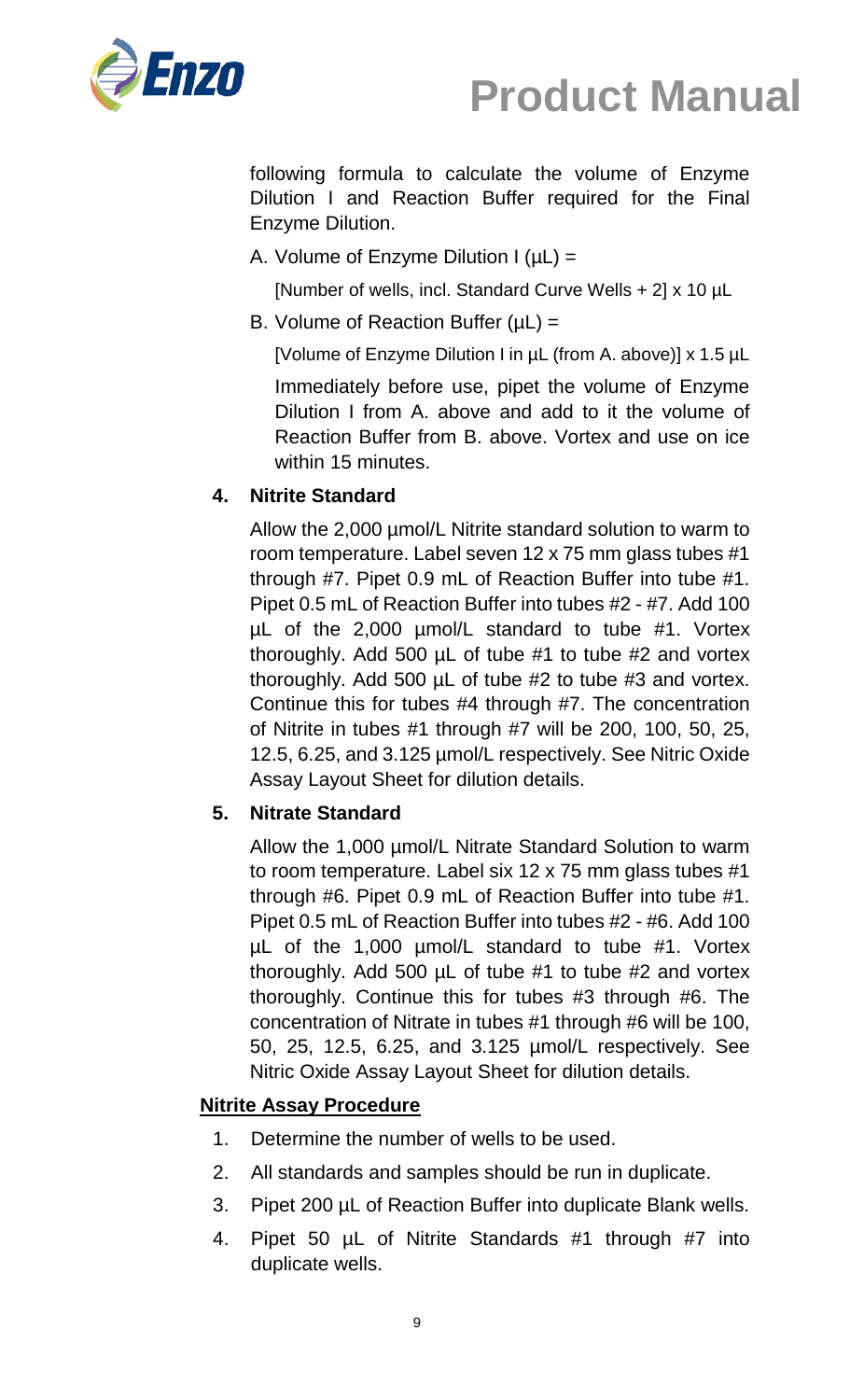

- 5. Pipet 50 µL of Reaction Buffer into duplicate wells to act as a Zero Standard.
- 6. Pipet 50 µL of Samples into duplicate wells.
- 7. Pipet 50 µL of Reaction Buffer into the Zero Standard, Standards #1-#7 and Sample wells.
- 8. Pipet 50 µL of the Griess Reagent I into each well, except the Blank Wells.
- 9. Pipet 50 µL of the Griess Reagent II into each well, except the Blank Wells.
- 10. Mix well by shaking or tapping the side of the plate.
- 11. Incubate the plate at room temperature for 10 minutes.
- 12. Read the optical density of each well at  $540 \pm 20$  nm after blanking against the Blank Wells.

### **Nitrate Assay Procedure**

- 1. Determine the number of wells to be used.
- 2. All standards and samples should be run in duplicate.
- 3. Pipet 200 µL of Reaction Buffer into duplicate Blank wells.
- 4. Pipet 50 µL of Nitrate Standards #1 through #6 into duplicate wells.
- 5. Pipet 50 µL of Reaction Buffer into duplicate wells to act as a Zero Standard.
- 6. Pipet 50 µL of Samples into duplicate wells.
- 7. Pipet 25 µL of NADH into all Standard and Sample wells.
- 8. Pipet 25 µL of Nitrate Reductase Final Enzyme Dilution into all Standard and Sample wells.
- 9. Mix well and apply plate sealer to wells. Incubate for 30 minutes at 37°C.
- 10. Pipet 50 µL of the Griess Reagent I into each well, except the Blank Wells.
- 11. Pipet 50 µL of the Griess Reagent II into each well, except the Blank Wells.
- 12. Mix well by shaking or tapping the side of the plate.
- 13. Incubate the plate at room temperature for 10 minutes.
- 14. Read the optical density of each well at  $540 \pm 20$  nm after blanking against the Blank wells.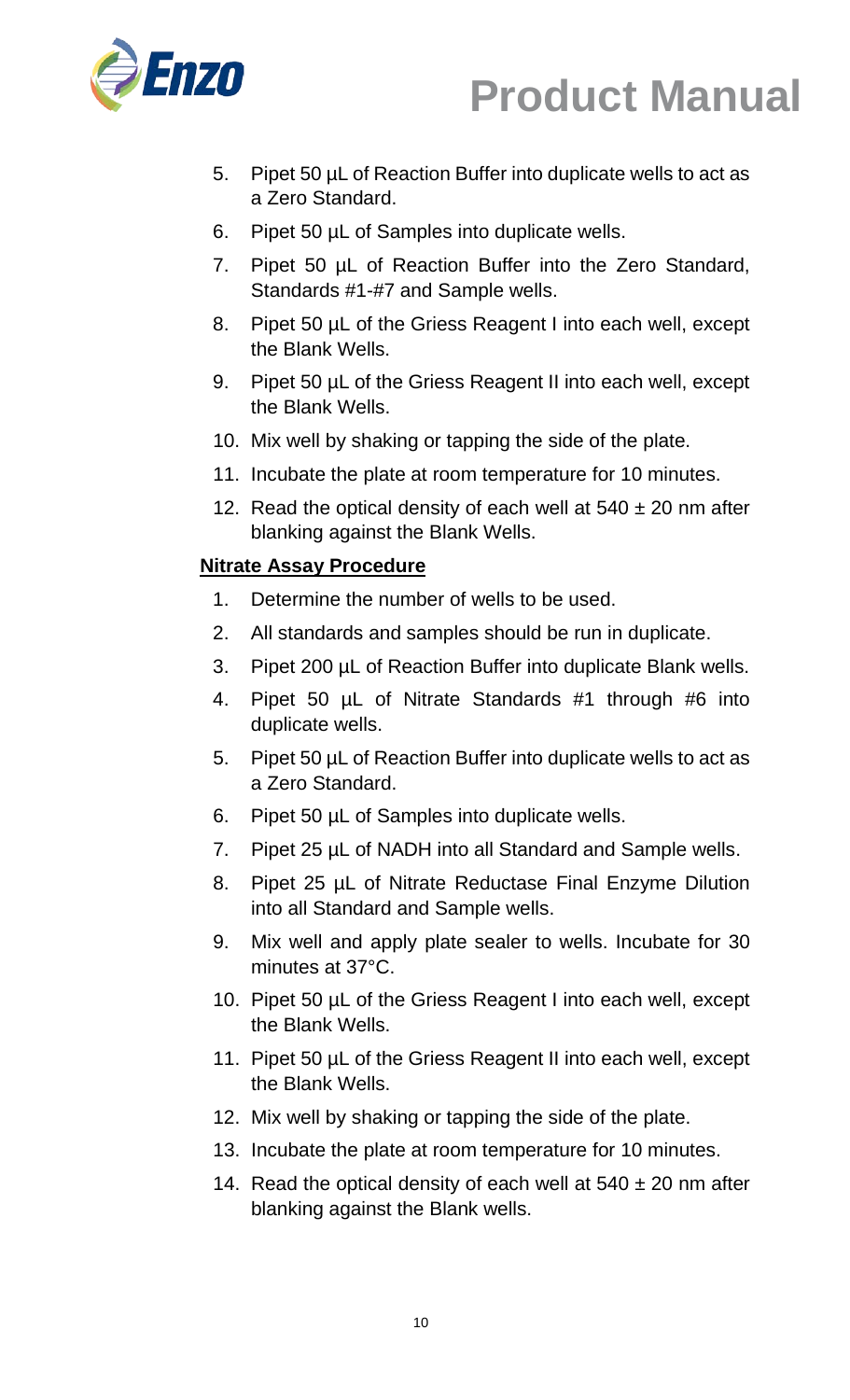



## **CALCULATION OF RESULTS**

Several options are available for the calculation of the concentration of Nitrite or Total Nitrite and Nitrate in the samples.

1. Calculate the average net Optical Density (OD) bound for each standard and sample by subtracting the average Zero Standard OD from the average OD for each standard and sample.

### **Average Net OD = Average OD - Average Zero Standard OD**

- 2. Plot the Average Net OD for each Standard versus Nitrite or Nitrate Concentration.
- 3. Plot the Average OD for each Sample and extrapolate Nitrite or Total Nitrite and Nitrate concentration from the graph.
- 4. Subtract the Nitrite concentration from the Total Nitrite and Nitrate concentration to obtain the Nitrate concentration in the sample.

#### **Notes on Calculation of Nitrite and Nitrate Concentration**

This kit allows the user to determine the concentrations of Nitrite (NO2) and Nitrate (NO3) in the sample. In this first assay, the user is measuring just the Nitrite concentration. In the second assay, Nitrate is reduced to Nitrite, and the concentration of Nitrite is measured. By subtracting the result of the first assay (Nitrite) from the second assay (Total Nitric Oxide), the user can determine both the concentration of Nitrite and Nitrate in a given sample.

- 1. Use the standard curve from the Nitrite Assay to interpolate the concentration of Nitrite  $(NO<sub>2</sub>)$ . Call this data point (i), which will have units of  $\mu$ mol/L. (i) will represent the amount of nitrite in the sample.
- 2. Use the standard curve from the Nitrate Assay to interpolate the Total Nitric Oxide concentration  $(NO<sub>2</sub> +$ NO3) in the sample (Total Nitrite in sample before and after Nitrate reduction). Call this data point (a), which will also have units of µmol/L.
- 3. To calculate the concentration of Nitrate  $(NO<sub>3</sub>)$ , subtract nitrite concentration in sample (i) determined in step 1 from total nitric oxide concentration in sample (a) determined in step 2.

Nitrate (NO<sub>3</sub>) concentration in sample =  $(a)-(i)$ 

To calculate the final concentration of Nitrite or Nitrate in your sample just multiply by the dilution factor used in preparing the samples.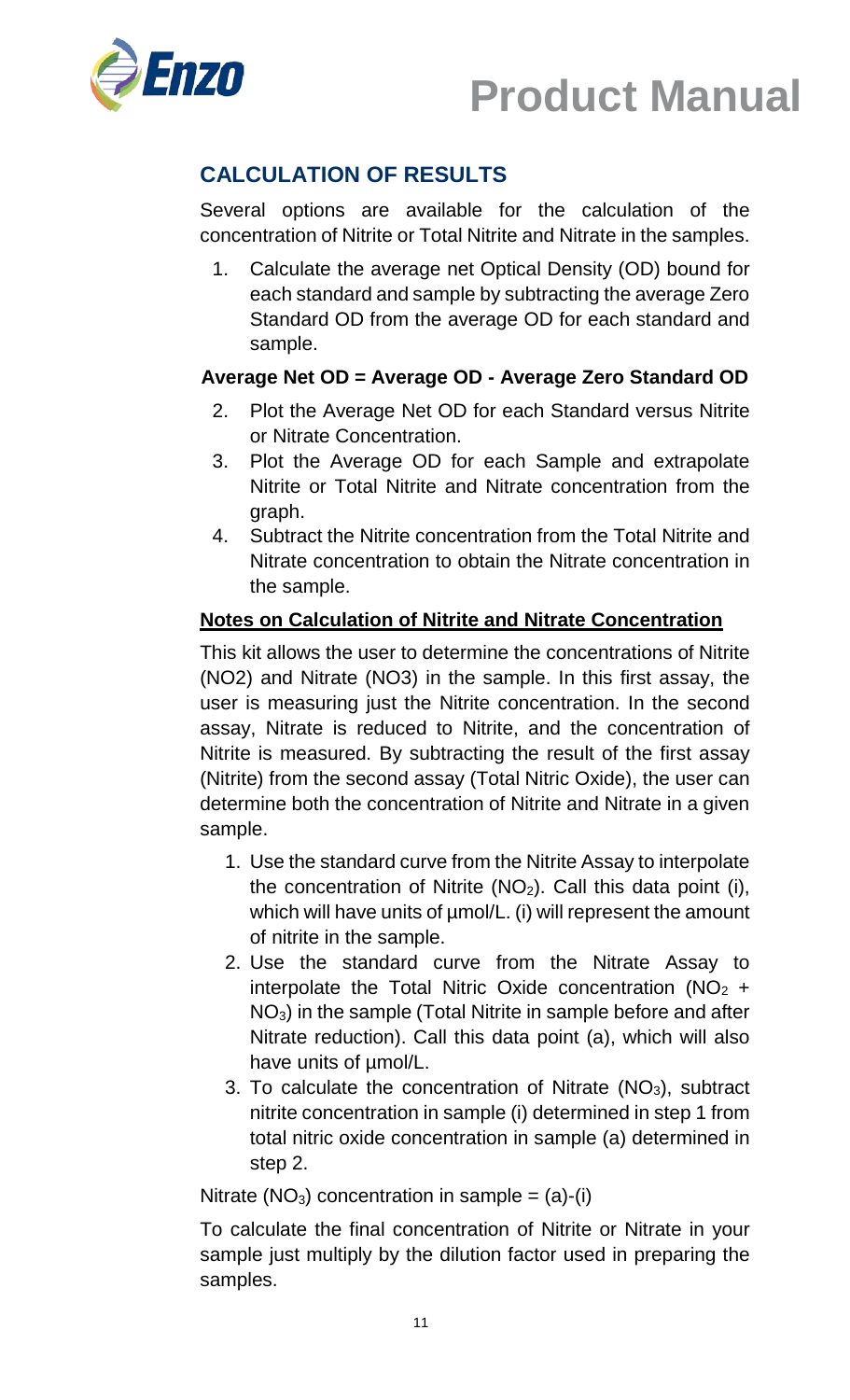

## **TYPICAL RESULTS**

The results shown below are for illustration only and should not be used to calculate results from another assay.

| <b>NITRITE ASSAY</b> |                      |                         | <b>NITRATE ASSAY</b>     |                |                             |                         |                          |
|----------------------|----------------------|-------------------------|--------------------------|----------------|-----------------------------|-------------------------|--------------------------|
| <b>Sample</b>        | Average<br><b>OD</b> | <b>Net</b><br><b>OD</b> | <b>Nitrite</b><br>umol/L | <b>Sample</b>  | <b>Average</b><br><b>OD</b> | <b>Net</b><br><b>OD</b> | <b>Nitrate</b><br>umol/L |
| <b>Blank</b>         | 0.000                |                         |                          | <b>Blank</b>   | 0.038                       | 0.000                   |                          |
| S1                   | 1.310                | 1.303                   | 200                      | S1             | 0.644                       | 0.606                   | 100                      |
| S <sub>2</sub>       | 0.705                | 0.698                   | 100                      | S <sub>2</sub> | 0.355                       | 0.317                   | 50                       |
| S <sub>3</sub>       | 0.367                | 0.360                   | 50                       | S <sub>3</sub> | 0.212                       | 0.174                   | 25                       |
| S <sub>4</sub>       | 0.190                | 0.183                   | 25                       | S <sub>4</sub> | 0.132                       | 0.094                   | 12.5                     |
| S <sub>5</sub>       | 0.099                | 0.092                   | 12.5                     | S5             | 0.086                       | 0.048                   | 6.25                     |
| S <sub>6</sub>       | 0.059                | 0.052                   | 6.25                     | S <sub>6</sub> | 0.066                       | 0.028                   | 3.125                    |
| S7                   | 0.040                | 0.033                   | 3.125                    |                |                             |                         |                          |
| Zero                 | 0.007                | 0.000                   | O                        | Zero           | 0.046                       | 0.008                   | O                        |

## **TYPICAL STANDARD CURVES**

Typical standard curves are shown below. The curves must not be used to calculate Nitrite or Nitrate concentrations; each user must run a standard curve for each assay.

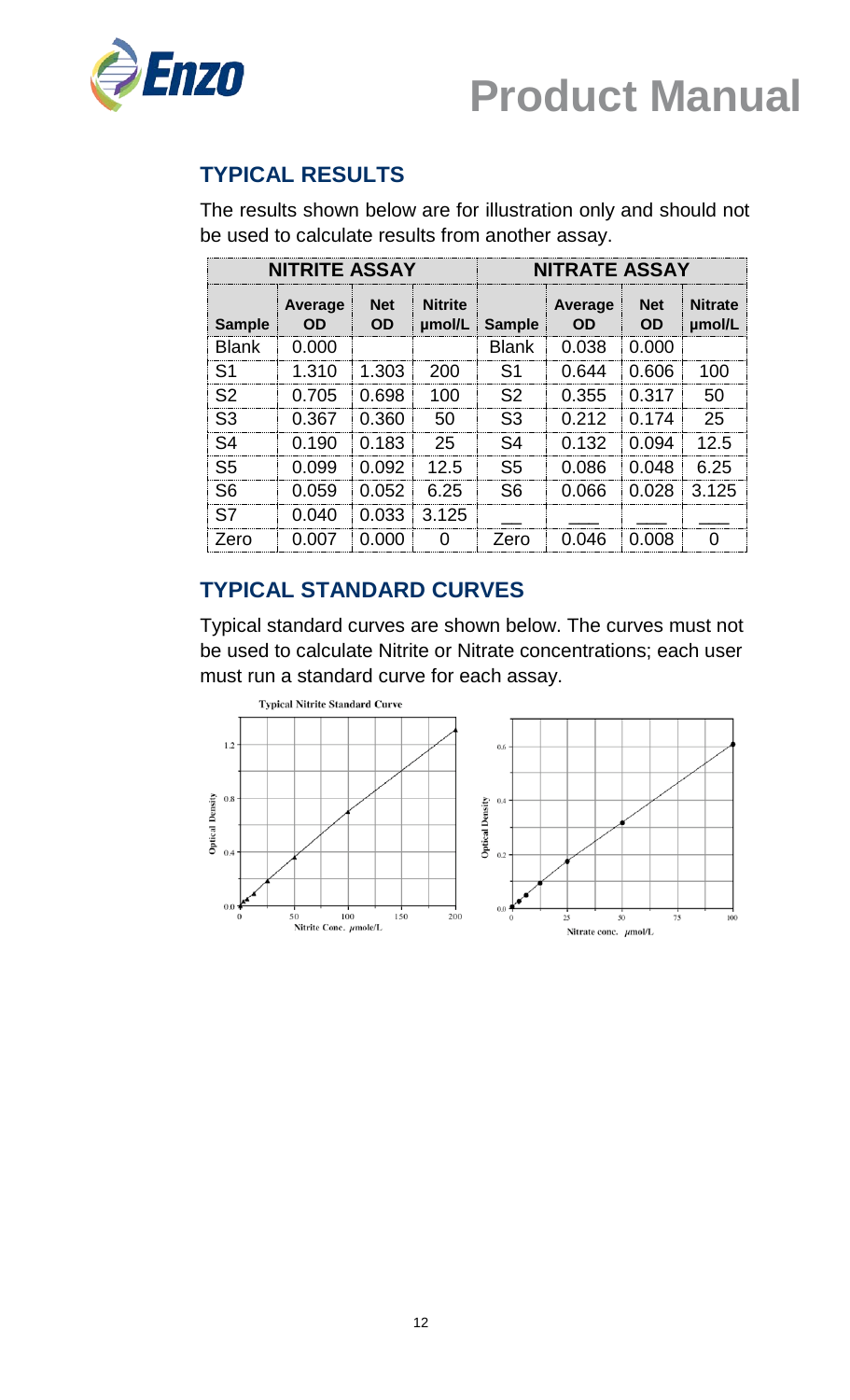



## **PERFORMANCE CHARACTERISTICS**

The following parameters for this kit were determined using the guidelines listed in the National Committee for Clinical Laboratory Standards (NCCLS) Evaluation Protocols<sup>12</sup>.

#### **Nitrate and Nitrite Sensitivity**

Nitrite sensitivity was calculated by determining the average optical density for sixteen (16) wells run as the zero standard, and comparing to the average optical density for sixteen (16) wells run with Standard #7. Nitrate sensitivity was calculated by determining the average optical density for twenty-four (24) wells run as the zero standard, and comparing to the average optical density for twentyfour (24) wells run with standard #6. The detection limit was determined as the concentration of Nitrite or Nitrate measured at two (2) standard deviations from the zero along the standard curve.

#### Nitrite Sensitivity

OD for Zero Standard =  $0.0123 \pm 0.0011$  OD for Standard #7 =  $0.0433 \pm 0.0018$ Delta Optical Density  $(3.125 - 0 \mu \text{mol/L}) =$  $0.0433 - 0.0123 = 0.0310$  2 SD's of S0 = 0.0022 Sensitivity =  $0.0022 \times 3.125 \mu$ mol/L =  $0.222 \mu$ mol/L 0.0310 **Nitrate Sensitivity** OD for Zero Standard =  $0.008 \pm 0.004$  OD for Standard #6 = 0.028  $\pm$  0.002. Delta Optical Density  $(3.125 - 0 \mu \text{mol/L}) =$  $0.028 - 0.008 = 0.020$  2 SD's of S0 = 0.0040. Sensitivity =  $0.0040 \times 3.125 \mu$ mol/L =  $0.625 \mu$ mol/L 0.020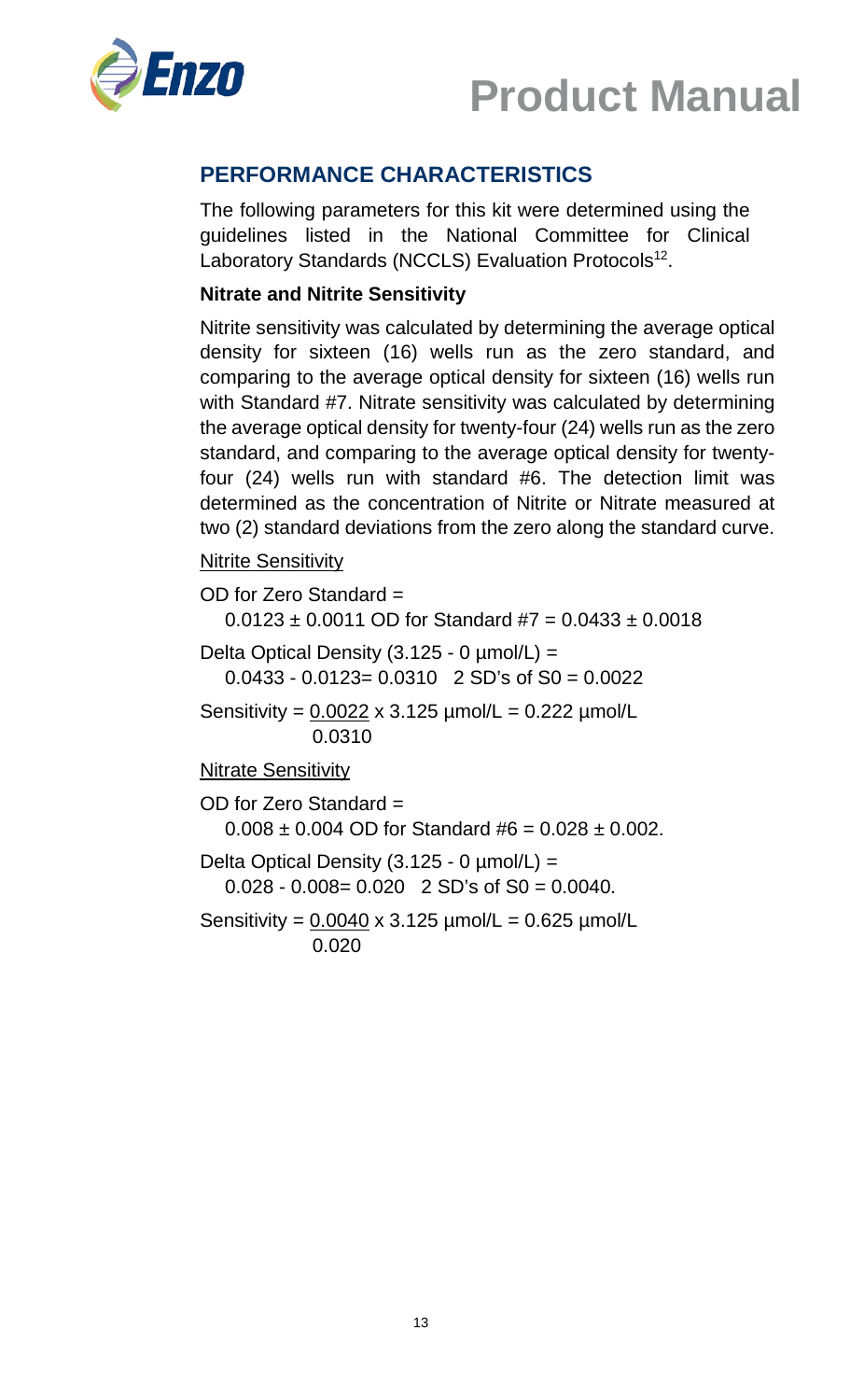



## **Linearity**

#### **Nitrite Assay**

A sample containing 125 µmol/L Nitrite was serially diluted 6 times 1:2 in the buffer supplied in the kit and measured in the Nitrite assay. The data was plotted graphically as actual Nitrite concentration versus measured Nitrite concentration. The line obtained had a slope of 1.0230 with a correlation coefficient of 0.9995.

#### Nitrate Assay

A sample containing 75 µmol/L Nitrate was serially diluted 6 times 1:2 in the buffer supplied in the kit and measured in the Nitrate assay. The data was plotted graphically as actual Nitrate concentration versus measured Nitrate concentration. The line obtained had a slope of 1.0595 with a correlation coefficient of 0.9995.

#### **Precision**

Intra-assay precision was determined by taking samples containing low, medium and high concentrations of Nitrite and Nitrate and running these samples multiple times (n=8) in the same assay. Inter-assay precision was determined by measuring three samples with low, medium and high concentrations of Nitrite and Nitrate in multiple assays (n=8). The precision numbers listed below represent the percent coefficient of variation for the concentrations of Nitrite and Nitrate determined in these assays as calculated by a linear curve fitting program.

|               | <b>Nitrite</b><br>( $\mu$ M/L) | <b>Inter</b><br><b>Assay</b><br>(%CV) | <b>Intra</b><br><b>Assay</b><br>(%CV) | <b>Nitrate</b><br>$(\mu$ M/L) | <b>Inter</b><br><b>Assay</b><br>(%CV) | <b>Intra</b><br><b>Assay</b><br>(%CV) |
|---------------|--------------------------------|---------------------------------------|---------------------------------------|-------------------------------|---------------------------------------|---------------------------------------|
| Low           | 7.67                           | 77                                    |                                       | 10.49                         | 3.4                                   |                                       |
| <b>Medium</b> | 25.75                          | 2.9                                   |                                       | 16.93                         | 2.8                                   |                                       |
| High          | 64.61                          | 1.3                                   |                                       | 21.93                         | 5.5                                   |                                       |
| LOW           | 8.03                           |                                       | 24                                    | 8.71                          |                                       | 1.5                                   |
| Medium        | 25.11                          |                                       | 17                                    | 19.20                         |                                       | 12                                    |
| High          | 64.14                          |                                       | ი გ                                   | 25.45                         |                                       | ი.გ                                   |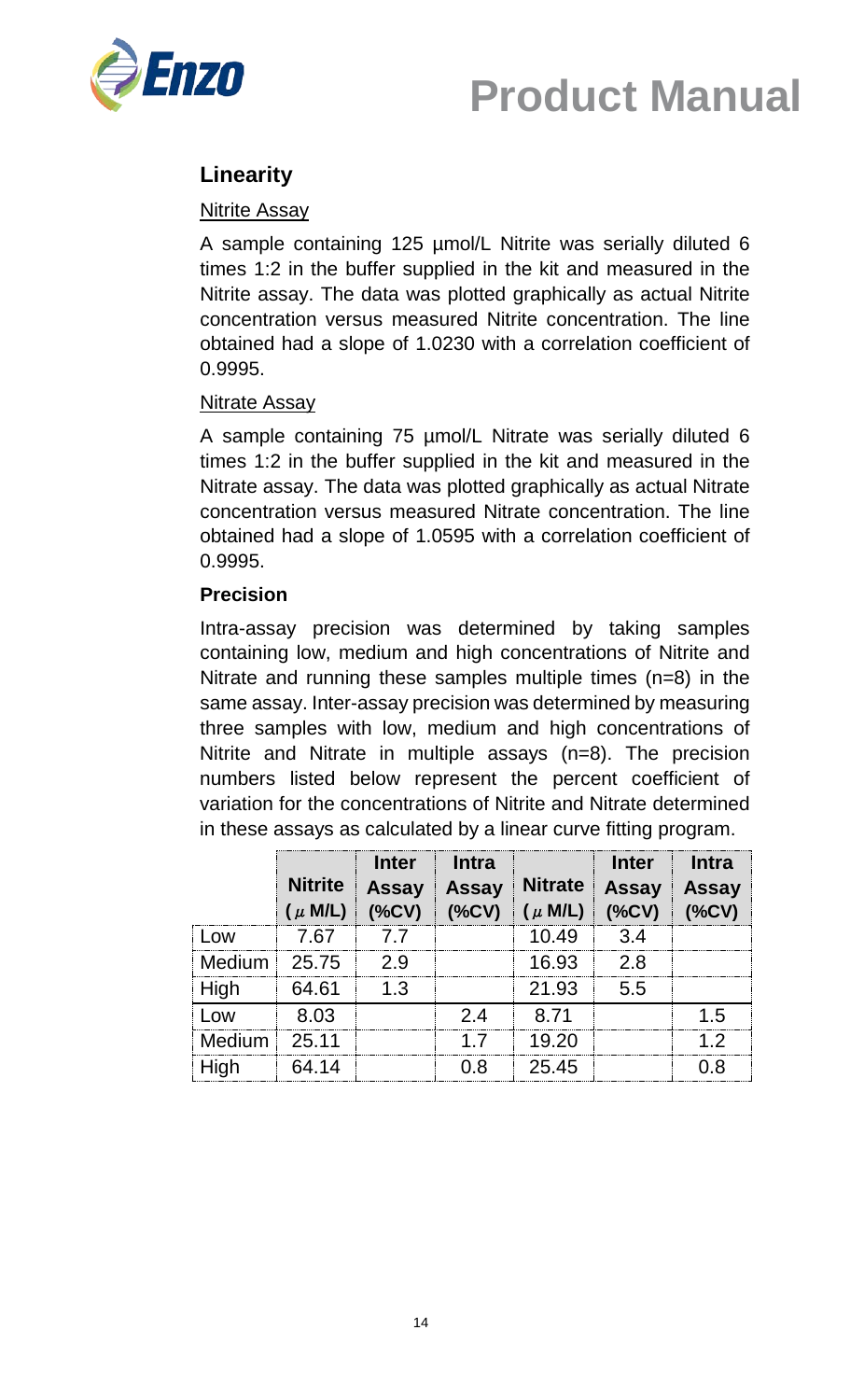



## **NITRITE AND NITRATE SAMPLE RECOVERIES**

Nitrite and Nitrate concentrations were measured in a variety of different samples. Nitrite and Nitrate were spiked into samples which had been diluted with the kit Reaction Buffer. The diluted samples were filtered through a 10,000 MWCO filter and assayed in the kit. The following results were obtained:

|                                   | <b>Nitrite Assay</b>    |                    | Nitrate Assay*          |                    |  |
|-----------------------------------|-------------------------|--------------------|-------------------------|--------------------|--|
| <b>Sample</b>                     | $\%$<br><b>Recovery</b> | Rec.<br>Dilution** | $\%$<br><b>Recovery</b> | Rec.<br>Dilution** |  |
| <b>Tissue</b><br>Culture<br>Media | 100                     | 1:2                | 88                      | 1:2                |  |
| Human<br>Saliva                   | 96                      | 1:2                | 100                     | $1:2 - 1:100$      |  |
| Human<br>Urine                    | 110                     | 1:2                | 104                     | 1:20               |  |
| Human<br>Serum                    | 112                     | 1:2                | 93                      | $1:2 - 1:20$       |  |
| Citrate<br>Plasma                 | 118                     | 1:2                | 98                      | $1:2 - 1:20$       |  |
| Human<br><b>EDTA</b><br>Plasma    | 89                      | 1:2                | 91                      | $1:2 - 1:20$       |  |
| Heparin<br>Plasma                 | 117                     | 1:2                | 96                      | $1:2 - 1:20$       |  |
| Reaction<br><b>Buffer</b>         | 117                     | 1:2                | 88                      | 1:2                |  |

\*Please note that the recommended dilutions for the Nitrate Assay take into account the normal levels of Nitrate in some samples.

\*\*See Sample Handling instructions on Page 7 for full details.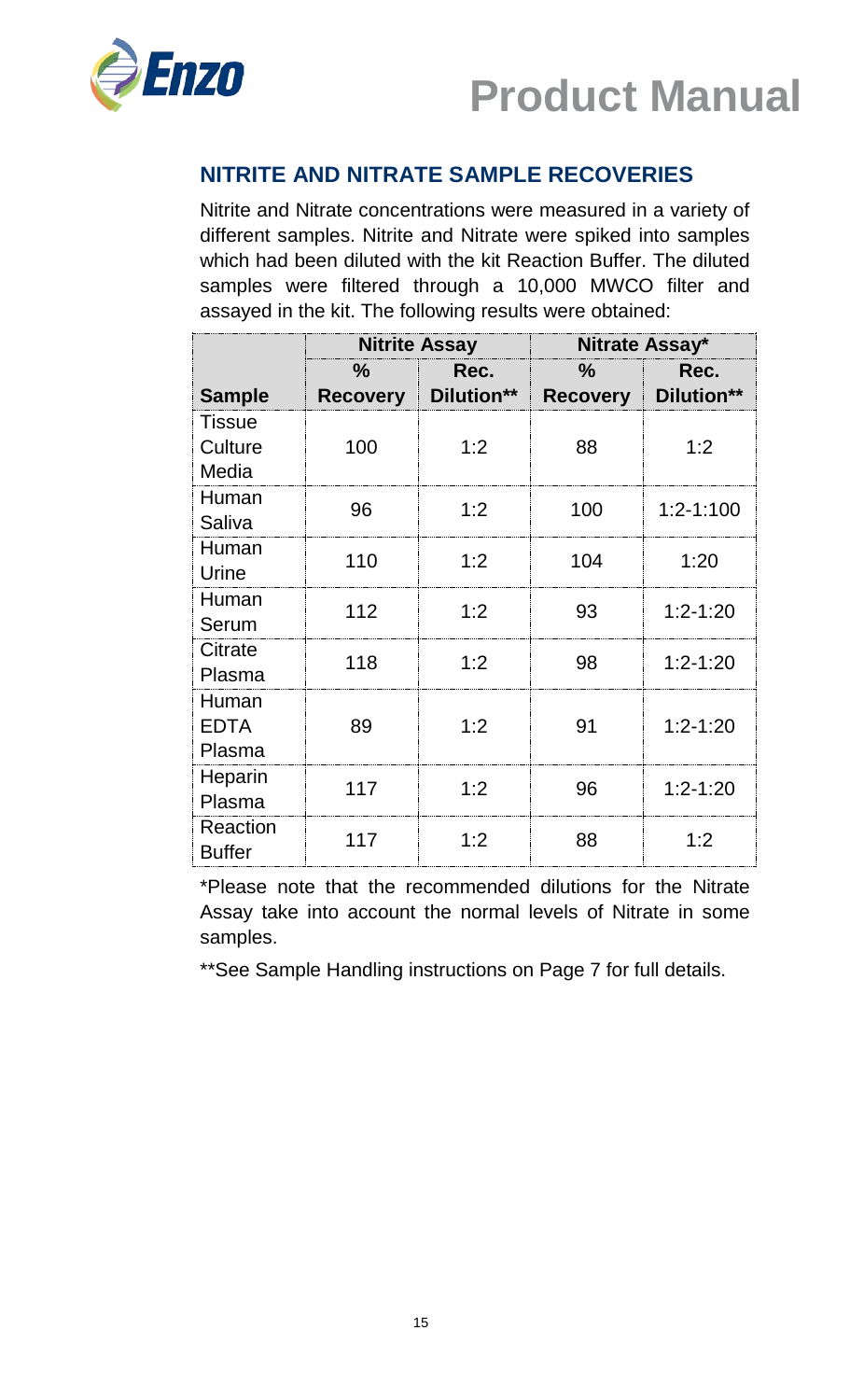



## **REFERENCES**

- 1. C. Nathan, FASEB J., (1992) 6: 3051-3064.
- 2. S. Moncada, et al., Biochem. Pharm., (1989) 38(11): 1709-1715.
- 3. R. Schreck and P.A. Baeuerle, Trends in Cell Biology., (1991) 1: 39-42.
- 4. D.J.Stuehr, and M.A. Marletta, PNAS., (1985) 82: 7738- 7742.
- 5. L.J. Ignarro, Pharmac. & Toxicol., (1990) 67: 1-7.
- 6. D.S. Brendy, et al., Nature, (1990) 347: 768-770.
- 7. J. Garthwaite, Trends in Neuroscience, (1991) 14: 60-67.
- 8. E.M. Conner and M.B. Grisham, Methods, (1995) 7: 3-13.
- 9. K.M. Kendrich, et al., Nature, (1997) 388: 670-674.
- 10. R. Nowad, J. NIH Res., (1992) 4: 49-55.
- 11. S. Makela, et al., Clin. Chem., (1997) 43: 2418-2420.
- 12. National Committee for Clinical Laboratory Standards Evaluation Protocols, SC1, (1989) Villanova, PA: NCCLS.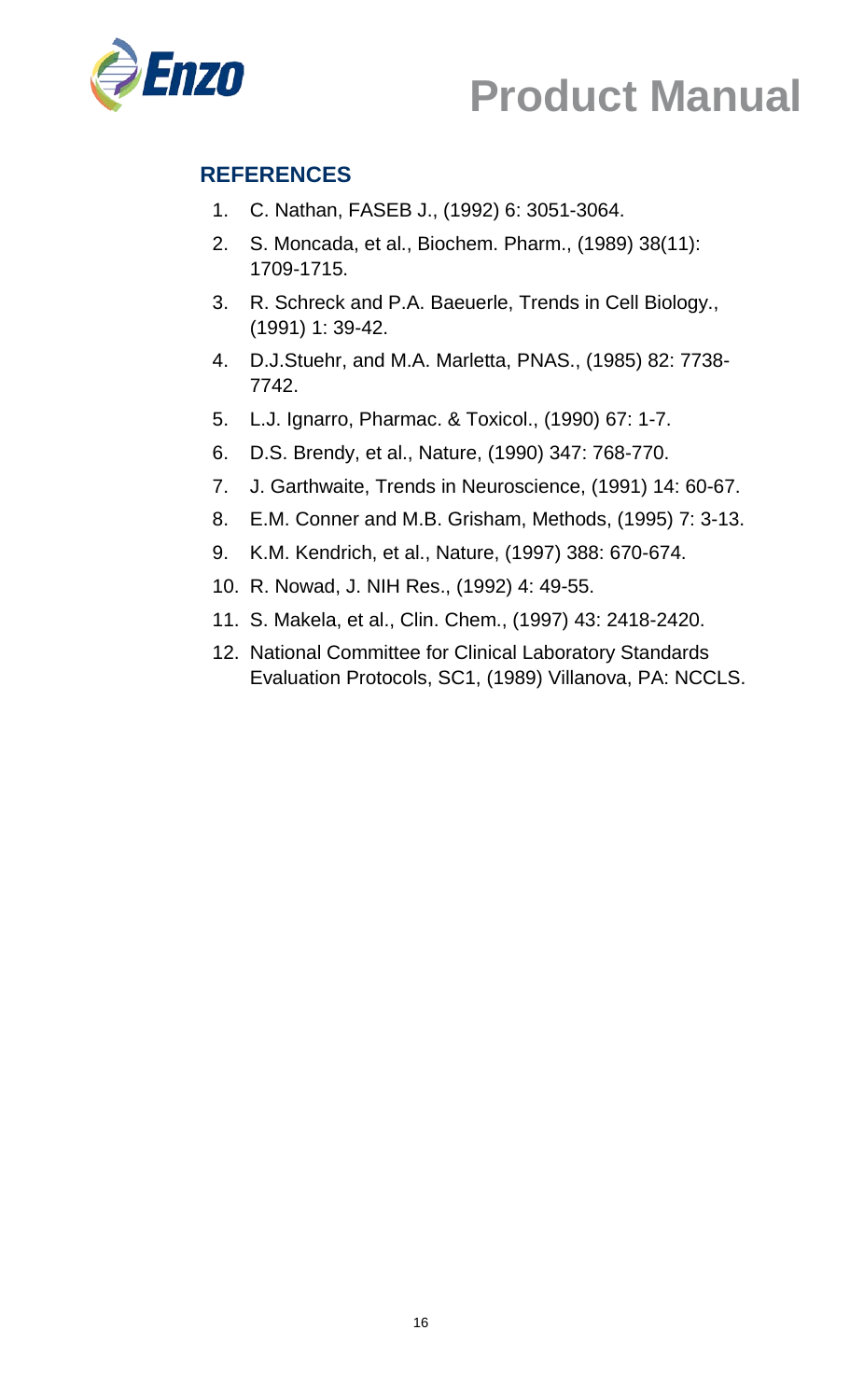

**NOTES**